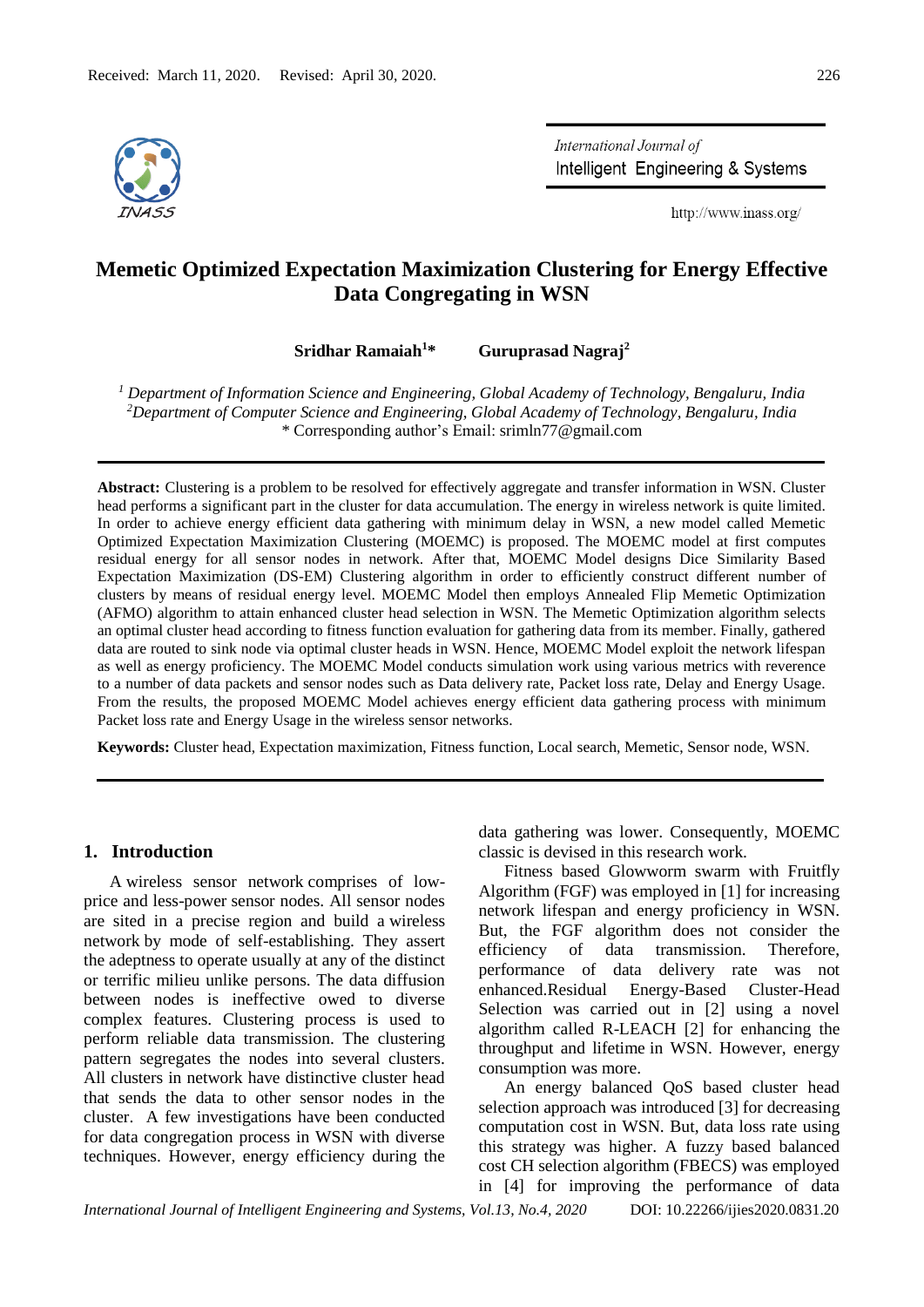gathering in WSN with minimal energy consumption. However, delay using this algorithm was very high.

Cluster-Tree routing scheme for gathering data (CTRS-DG) was designed [5] for cluster creation and CH selection in WSN. But, optimal cluster head selection was not attained. Energy-aware adaptive kernel density estimation algorithm (EAKDE) was introduced in [6] by means of equalizing the vivacity distribution among the cluster heads in WSN. Nonetheless, energy efficient data aggregation was not obtained.

Attribute-Aware Data Aggregation was achieved in [7] for accomplishing potential-based dynamic routing in WSN with higher accuracy. Nevertheless, energy disbursement amid data collection was very high. Regional Energy Aware Clustering by Isolated Nodes (REAC-IN) was exhibited [8] to perform vitality efficient clustering process. However, packet delivery rate was not at required level.

An Enriched Three-Layer Low-Energy Adaptive Clustering Hierarchy was employed in [9] to accumulate data and route the information. But, the cluster head selection performance was lower. Fuzzy clustering pre-processing and particle swarm optimization was employed in [10] for CH selection in WSN. However, transmission delay was higher.

To address the above mentioned conventional issues, MOEMC model is developed in this paper. The main contributions of MOEMC model is explained below,

- To enhance the energy efficacy of data congregation in WSN through node clustering when related to state-of-the-art mechanisms, MOEMC model is proposed with the aid of Dice Similarity Based Expectation Maximization (DS-EM) Clustering algorithm and Annealed Flip Memetic Optimization (AFMO) algorithm.
- To attain better node clustering performance in WSN when compared to conventional works, DS-EM Clustering algorithm is devised in MOEMC model. On the divergent to conventional works, EM Clustering process is suggested by using dice similarity calculation to enhance accuracy of node clustering.
- To increase the performance of CH selection in WSN, Annealed Flip Memetic Optimization (AFMO) is employed in MOEMC model. AFMO is proposed with the aid of annealed selection, distinct crossover and flip mutation.

The residual structure of article is planned as follows: section 2 depicts the related work. Section 3 shows exhaustive process of recommended MOEMC pattern with the aid of architecture diagram. Section 4 illuminates simulation setting. section 5 outlines attained results of suggested MOEMC classic in comparison with two longestablished methods. Decisively, the outcome of the research article is portrayed in section 6.

## **2. Related works**

Multi-criteria based cluster head selection pattern was designed in [11]. But, the performance of delay was not considered.A Pareto optimizationbased approach was developed in [12] for accomplishing clustering and an energy effective, reliable and scalable routing in WSN.In this approach, when a node transmits packets at a high power level, it may generate too much interference in the network and consumes more energy than necessary.Therefore, the minimization of energy utilization is not sufficient.

Energy-aware CH selection was accomplished in [13] with the application of particle swarm optimization and exploration of packet retransmissions in sensor networks. However, the performance of optimal cluster selection was not effective. A Hybrid Data Collection Approach was presented in [14] to increase the efficiency in WSN with minimal energy and the data collection latency.But, the data delivery rate was not increased.

An enhanced clustering hierarchy (ECH) approach was employed in [15] to achieve energy efficiency in WSNs. However, the network life time was lower.A revised CH selection process built on LEACH (LEACH-M) was designed [16] to augment the extent of statistics obtained at base station in WSN. But, the energy consumption was not considered.

An Energy Proficient Cluster based Multilevel Hierarchical Routing was introduced in [17] to perform data assortment in multi-hop wireless sensor network. But, the minimization of energy consumption was not sufficient. A TOPSIS Based Cluster Head Selection was accomplished in [18] by using a multi-criteria decision-making technique in WSN. However, the data delivery rate was not enhanced.

Genetic Algorithm Based Optimization was employed in [19] to get better lifetime through optimal sensor placement in WSN's. But, the performance of optimal cluster head selection was not improved. CH Selection by Arbitrariness with Data Recovery (CHSRDR) scheme was used in [20]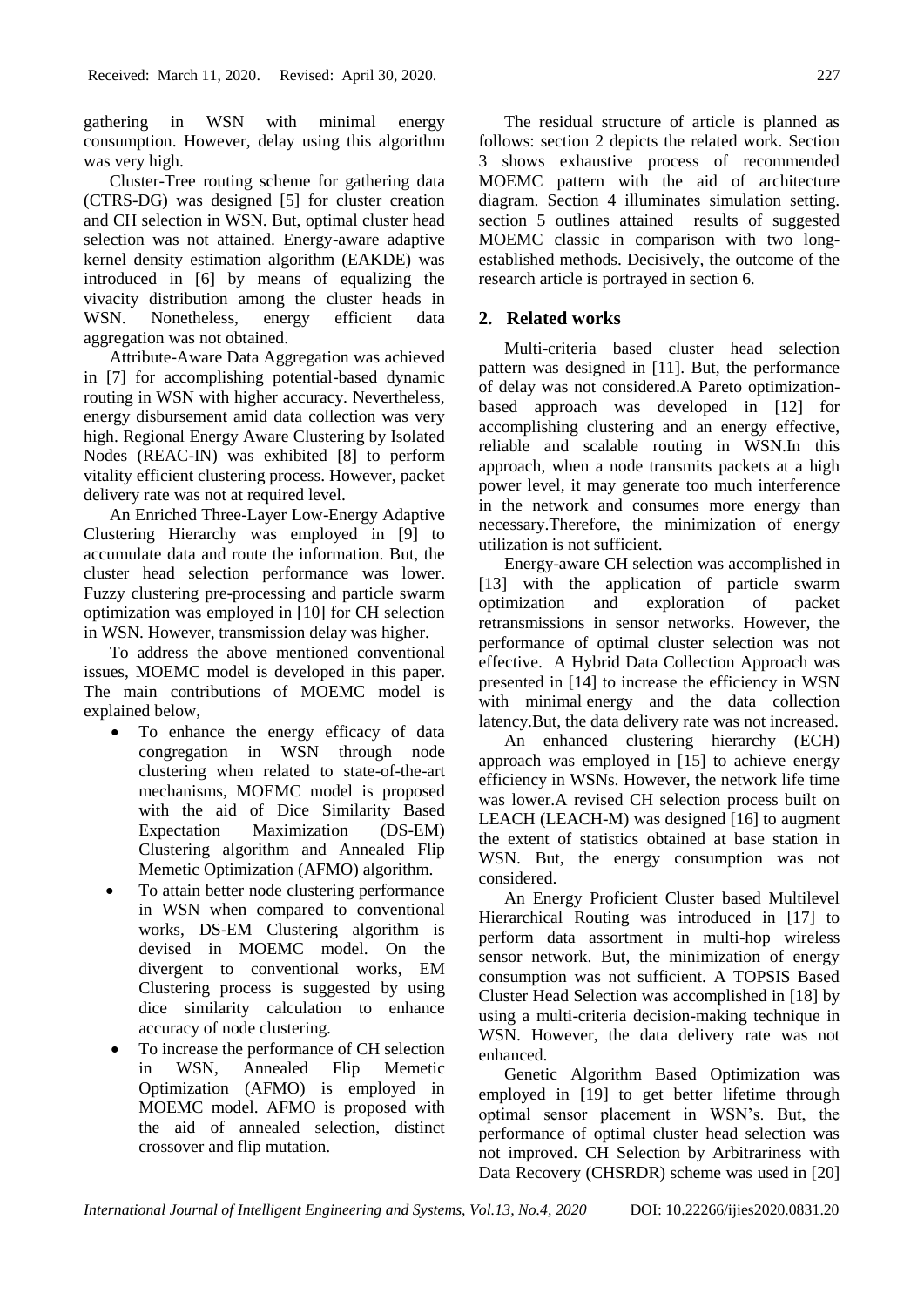for choosing the CH inside the cluster with data recovery.But, the energy efficient cluster selection was not performed.

In order to overcome the above mentioned existing issues such as higher delay and energy utilization, minimum data delivery rate and lower cluster head selection performance, the proposed Memetic Optimized Expectation Maximization Clustering (MOEMC) representative is revived in the WSN for energy effectual data gathering with improved data delivery rate.

## **3. Memetic optimized expectation maximization clustering model**

The Memetic Optimized Expectation Maximization Clustering (MOEMC) model is initiated to increase the recitation of energy adequate data gathering in WSN. The MOEMC model is introduced by using Dice Similarity Based Expectation Maximization (DS-EM) Clustering algorithm and Annealed Flip Memetic Optimization (AFMO) algorithm. The architecture schematic of MOEMC paradigm is presented in Fig. 1.

Fig. 1 demonstrates flow processes of MOEMC Model to enrich the energy efficacy of data accumulation in wireless network. As depicted in the above diagram, MOEMC Model primarily calculates residual energy for each sensor node in WSN. Then, MOEMC Model applies Dice Similarity Based Expectation Maximization (DS-EM) Clustering algorithm with aim of grouping sensor nodes into consequent cluster.

Subsequently, MOEMC Model applies Annealed Flip Memetic Optimization (AFMO) algorithm with objective of choosing an optimal cluster head (CH) for collecting data from its member. Finally, gathered data are transmitted to sink node through optimal cluster heads in WSN. From that, MOEMC model elevates the data collection accomplishment with a least amount of energy consumption when estimated to conventional mechanisms. The detailed processes of MOEMC prototype are presented below.

## **3.1 Dice similarity based expectation maximization clustering**

In MOEMC Model, Dice Similarity Based Expectation Maximization (DS-EM) Clustering algorithm is carried out for node clustering with minimal time in WSN. The DS-EM Clustering algorithm determines probabilities of cluster memberships that depends on one or more



Figure. 1 Architecture diagram of MOEMC model for energy efficient data collection

probability distributions. The goal of the DS-EM Clustering algorithm is to maximize the overall probability or likelihood of the sensor node and thereby forms the final cluster. The block diagram of DS-EM clustering algorithm is shown in Fig. 2.

Fig. 2 shows the overall process of DS-EM Clustering. As depicted in the above figure, DS-EM Clustering initially considers a WSN that comprises many number of sensor nodes denoted as '  $\beta_1, \beta_2, \beta_3, \dots, \beta_M$ '. Here, '  $M$ ' represents the absolute number of nodes. Initially, the number of clusters ' $\alpha_1, \alpha_2, \alpha_3, \dots, \alpha_N$ ' and the cluster centroid '  $\gamma_1, \gamma_2, \gamma_3, ..., \gamma_N$  ' are initialized in DS-EM clustering algorithm. Followed by, the expected probability between each sensor nodes ' $\beta_i$ ' and centroid ' $\gamma_i$ ' is computed using below mathematical formula,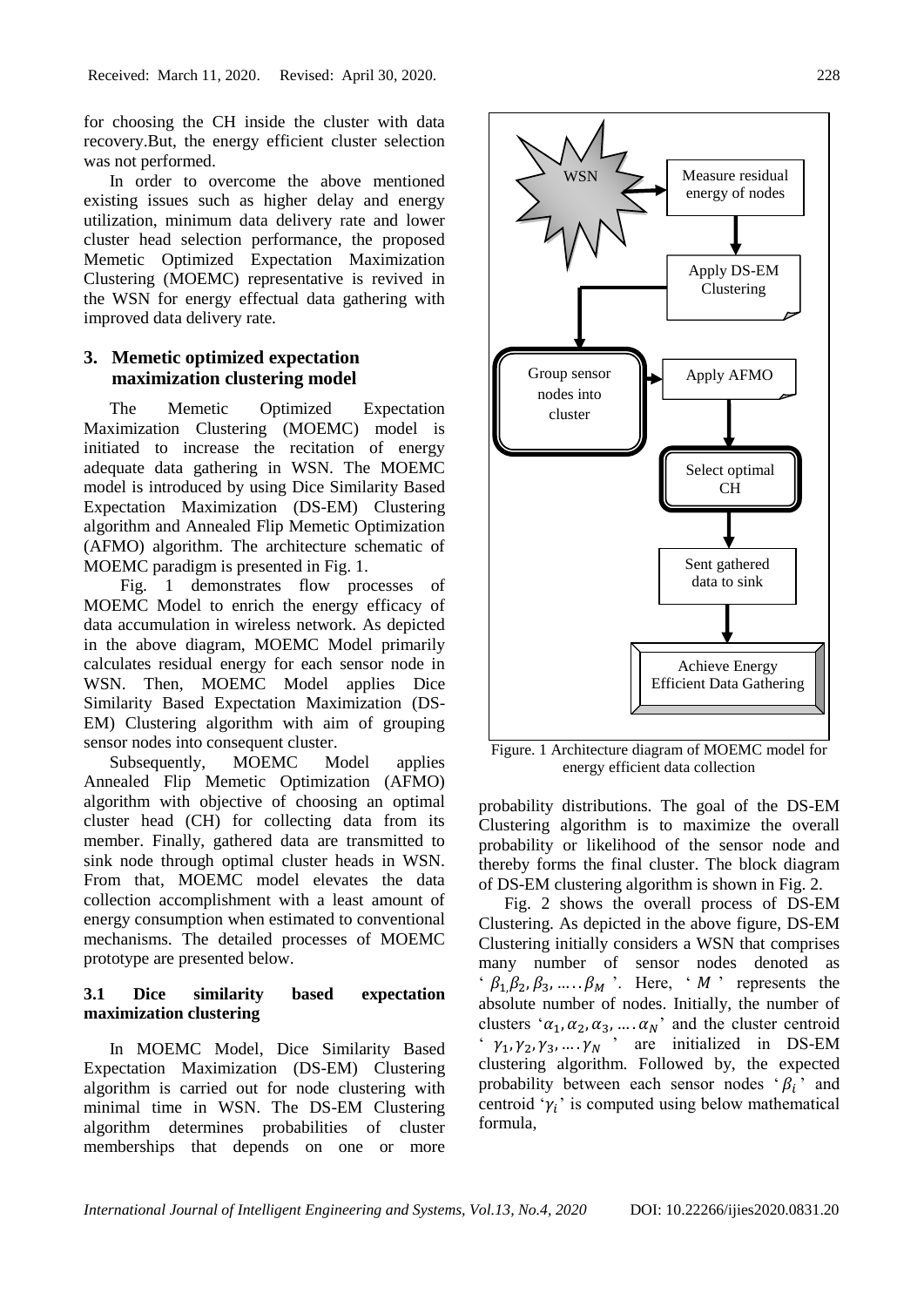

Figure. 2 DS-EM clustering process for efficient cluster formation in WSN

$$
Exp{P(\gamma_i|\beta_i)} = \log \left( \prod_{i=1}^{N} \frac{e^{\frac{-1}{2} (\beta_i - k)^2}{z^2}}{\sqrt{2\pi z^2}} \right) \qquad (1)
$$

From above mathematical Eq. (1), ' $Exp{P(\gamma_i|\beta_i)}$ ' designates the expected probability between the sensor nodes ' $\beta_i$ ' and centroid ' $\gamma_i$ '. Here, ' $k$ ' indicates mean value of cluster centroid and  $z$ signifies a variance amongst the cluster centroid and sensor nodes. Subsequently DS-EM clustering algorithm calculates the expected probability among each sensor nodes and centroids and thereby clusters all the sensor nodes in wireless network into consequent clusters. Afterward, the DS-EM clustering algorithm predicts the maximization probability to each sensor node to turn out to be a member of the cluster.

In DS-EM clustering, maximization function enhances the expected probability with the assist of MAP computation to group the more related sensor nodes together with a minimal amount of time consumption. Hence, maximum posteriori is mathematically estimated using below,

$$
\omega_{MAP} = \arg \max \, Exp\{P(\gamma_i | \beta_i)\} \tag{2}
$$

$$
\omega_{MAP} = \arg \max \ \log \left( \prod_{i=1}^{M} \frac{e^{\frac{-1(\beta_i - k)^2}{2}}}{\sqrt{2\pi z^2}} \right) \ (3)
$$

From the above Eqs.(2) and (3), ' $\omega_{MAP}$ ' point outs

| Table 1. Tabulation for list of notations |                                    |  |
|-------------------------------------------|------------------------------------|--|
| Notation                                  | Description                        |  |
| M                                         | Number of nodes                    |  |
| N                                         | Number of clusters                 |  |
| $\beta_i$                                 | Sensor nodes                       |  |
| $\gamma_i$                                | Centroid                           |  |
| k                                         | Mean value                         |  |
| Z                                         | Variance                           |  |
| $\omega_{MAP}$                            | Maximum a posteriori function      |  |
| $Exp{P(\gamma_i \beta_i)}$                | Expected probability function      |  |
| $F_{\beta}$                               | Memetic fitness function value     |  |
| $RE_{\beta}$                              | Remaining energy level             |  |
| $\varepsilon_I$                           | Initial energy of sensor nodes     |  |
| $\varepsilon_c$                           | Amount of vitality utilized by the |  |
|                                           | node                               |  |
| $A\mathcal{S}$                            | Annealed selection                 |  |
| $P(F_i)$                                  | Probability of the inhabitants     |  |
| $F_T$                                     | Threshold memetic fitness value    |  |
| $\boldsymbol{n}$                          | Number of data packets             |  |
| <b>DDR</b>                                | Data Deliverance Rate              |  |
| PLR                                       | Packet loss rate                   |  |
| D                                         | Delay                              |  |
| $d_{RT}$                                  | Data packets acceptance time       |  |
| $d_{ST}$                                  | Data packet transmitted time       |  |
| ms                                        | milliseconds                       |  |
| ЕC                                        | Energy consumption                 |  |
| $\mathbf{J}$                              | joule                              |  |
| <b>SSN</b>                                | Single sensor node                 |  |

the greatest a posteriori function which enhances the projected probability between sensor nodes and centroid to group the associated nodes together grounded on their measured enduring energy. The processes of DS-EM clustering are reiterated until all nodes in the network are congregated into clusters.

The algorithmic process of DS-EM clustering is explained below,

## **// Dice Similarity Based Expectation // Maximization Clustering Algorithm**

**Input:** a larger number of sensor nodes  $\beta_1,\beta_2,\beta_3,\ldots,\beta_M$ 

**Output:** Effective Cluster Formation in WSN

### **Step 1: Begin**

**Step 2:** Define the number of Clusters  $(\alpha_1, \alpha_2, \alpha_3, \dots, \alpha_N)$ 

**Step 3:** Define cluster centroids  $\gamma_1$ ,  $\gamma_2$ ,  $\gamma_3$ , ...,  $\gamma_N$ <sup>7</sup>

**Step 4: For** each sensor node  $\beta_i \in WSN$ 

**Step 5:** For each cluster centroid ' $\gamma_i$ ' do

**Step 6:** Calculate residual energy level of nodes

**Step 7:** Evaluate  $Exp{P(\gamma_i|\beta_i)}$ ' using (1)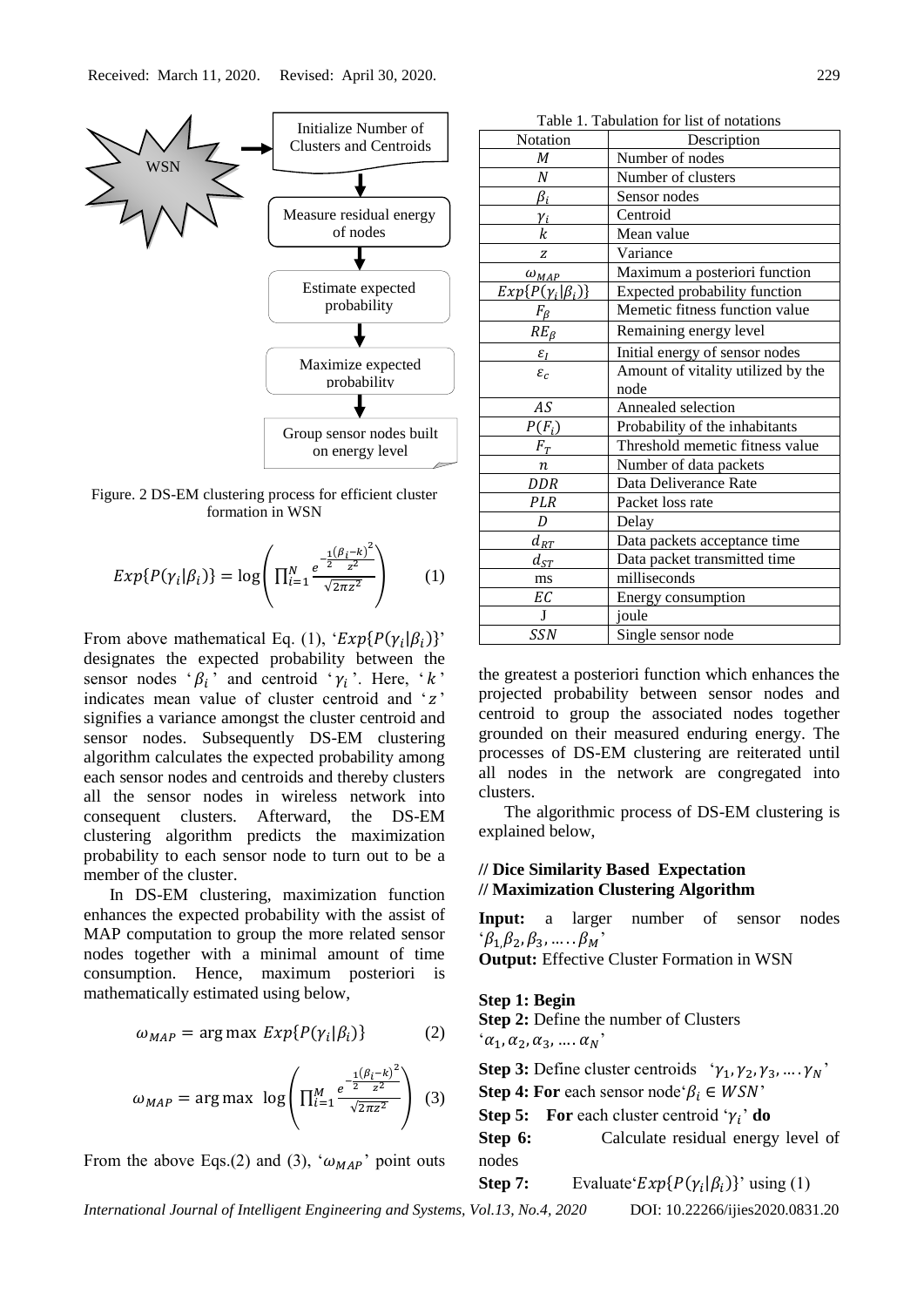**Step 8:** Find out ' $\omega_{MAP}$ ' using (2) and (3) **Step 9:** Group more similar sensor nodes according to residual energy level

**Step 10: End for Step 11: End for Step 12:End** 

> Algorithm 1. Dice similarity based expectation maximization clustering

Algorithm 1, illustrates the step-by-step procedure of DS-EM clustering. Initially, number of 'M' sensor nodes are randomly deployed in the sensor network. Then, 'N' number of clusters and cluster centroids are initialized. Next, DS-EM clustering significantly forms different number of clusters in sensor network based on their residual energy level by determining maximum a posteriori function. Hence, MOEMC Model increases the performance of node clustering when compared to conventional works.

### **3.2 Annealed flip memetic optimization**

In MOEMC Model, Annealed Flip Memetic Optimization (AFMO) algorithm accomplishes data gathering process with lower amount of energy in WSN. The AFMO algorithm is designed by combining genetic algorithm and local search. The AFMO procedure is proposed by using processes such as annealed selection, distinct crossover and flip mutation and fitness value. AFMO algorithm determines optimal sensor nodes as cluster head for achieving energy effective data gathering in WSN. The AFMO process is shown in Fig. 3.

The AFMO algorithm instigates with the initialization of inhabitants by utilizing quantity of sensor nodes in wireless network. AFMO procedure estimates Memetic fitness function for each sensor nodes. Next, the AFMO procedure is repeated for a number of originations awaiting the ending provision is attained. In AFMO algorithm, iteration is pondered as single generation. Throughout each generation, good results are designated from inhabitants with the aid of annealed selection method. Consequently, the distinct crossover operator is used to construct renewed solutions by connecting designated ones. Following crossover, the flip mutation is pertained to the resolutions by arbitrarily altering the solutions. Consequently, a local search procedure is applied in AFMO process to iteratively acquire improved than present solutions for optimal CH selection in WSN. If the end target is achieved, AFMO procedure will halt



Figure. 3 Flow Processes of AFMO

and the present fair solution is chosen as optimal cluster head.

In AFMO algorithm, primary inhabitants of memes (i.e number of sensor nodes) are set as follows,

$$
\beta_i = \beta_1, \beta_2, \dots \beta_n \tag{4}
$$

From the above mathematical Eq (4),  $\beta_i$ designates a sensor node. Following initialization, Memetic fitness function of each sensor node is determined using below,

$$
F_{\beta} = \{RE_{\beta}\}\tag{5}
$$

From the above mathematical Eq. (5),  $F_{\beta}$ signifies Memetic fitness function value of sensor node and ' $RE<sub>β</sub>$ ' symbolizes remaining energy level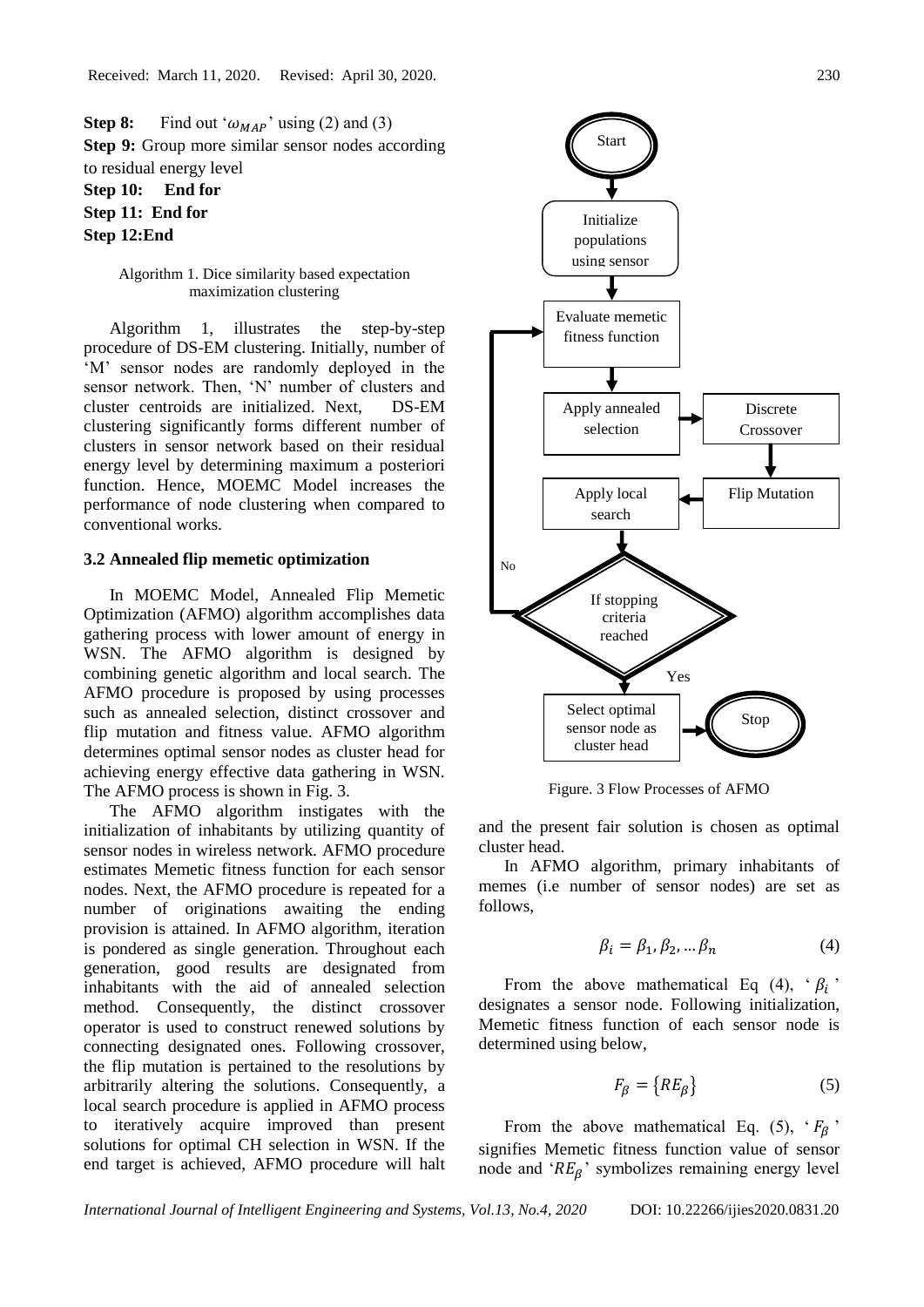of node in network which is mathematically obtained as follows,

$$
RE_{\beta} = \varepsilon_I - \varepsilon_c \tag{6}
$$

From the mathematical Eq. (6), ' $RE_\beta$ ' represents the residual energy of node in wireless network. Here, ' $\varepsilon_l$ ' refers the sensor nodes initial energy whereas ' $\varepsilon_c$ ' point outs the amount of vitality utilized by the node for gathering data in a network

### **Annealed Selection:**

In AFMO procedure, Annealed Selection (AS) selects inhabitants from early population. Throughout the Annealed selection course, sensor node with higher Memetic fitness value is selected for subsequent generation. Selection probability for each inhabitant is estimated based on the value of Memetic fitness. Thus, the selection probability of the inhabitants is mathematically obtained using below,

$$
AS = P(F_i) = \frac{F_{\beta}}{\sum_{i=1}^{N} F_{\beta}} \tag{7}
$$

From the above mathematical Eq. (7),  $F_i$ denotes mediocre fitness of all inhabitants and  $'N'$ designates the total number of inhabitants. As a result of Eq. (6), sensor node with greater fitness value is elected in imperative to produce the succeeding generation and accordingly finds best sensor node as CH within a cluster for attaining energy efficacious data aggregation in WSN.

### **Discrete Crossover:**

Discrete Crossover (DC) employs arbitrary real number to formulate single infant from two parentages. Discrete Crossover picks two parentages as 'A' and 'B' and produce child 'C' such that it choose memes of both the parentages equally.

### **Flip Mutation:**

Flip Mutation changes chromosome 0 to 1 and 1 to 0. In mutation chromosome, for 1, the subsequent bit in parental gene is flicked (0 to 1 and 1 to 0) and infant gene is produced.

### **Local Search:**

Local search is carried out in AFMO algorithm to elect the sensor node with greater fitness value as optimal CH to collect sensed data from its cluster members. The local search (LS) is mathematically accomplished as,

$$
LS = \begin{cases} if F_{\beta} > F_T, & \beta \text{ is optimal} \\ c\text{luster head} \\ otherwise, & \beta \text{ is not} \\ optimal \text{ cluster head} \end{cases} \tag{8}
$$

From Eq. (8),  $F_{\beta}$  denotes fitness value of sensor node and  $F_T$  signifies the threshold memetic fitness value. By the above formula, AFMO process determines sensor node with the largest fitness value as optimum CH.

The algorithmic processes of AFMO is described below,

## **// Annealed Flip Memetic Optimization // Algorithm**

**Input:** Clustered sensor nodes

**Output:** Attain energy effectual data gathering in **WSN** 

### **Step 1: Start**

**Step 2: For** every cluster in WSN

**Step 3:** Initialize the populations using number of sensor nodes

**Step 4:** Determine' $F_R$ ' using Eq. (5)

**Step 5:** Perform annealed selection

- **Step 6:** Accomplish Discrete Crossover
- **Step 7:** Carry out Flip Mutation
- **Step 8:** Apply local search

**Step 9:** Select optimal sensor node with greater ' $F_g$ ' as cluster head

**Step 10:** Cluster head collects data from it members **Step 11: End for** 

# **Step 12:Stop**

Algorithm 2. Annealed Flip Memetic Optimization

Algorithm 2 presents the step by step progressions of Annealed Flip Memetic Optimization. With the support of the clustered sensor nodes, AFMO Algorithm determines optimal sensor node within cluster with help of fitness function measurement for efficient data cumulation in WSN. If the fitness function of cluster is greater than threshold memetic fitness value, then the cluster is selected as optimal. Otherwise, cluster is not selected as optimal. Therefore, MOEMC Model improves the cluster head selection performance when compared to traditional works.

### **4. Simulation settings**

To conclude the performance of suggested MOEMC Model, it is implemented in NS2.34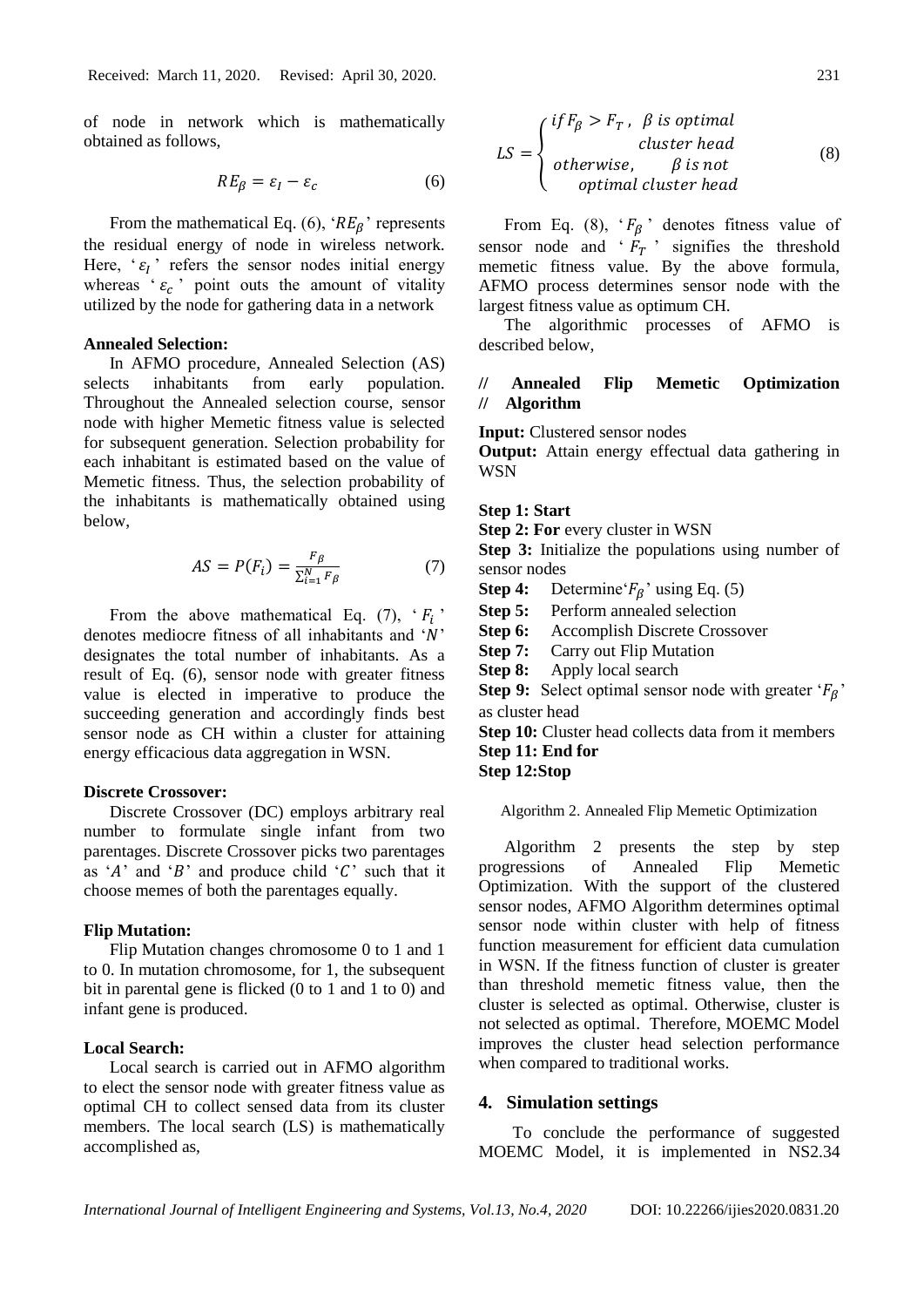| <b>Simulacrum Features</b> | <b>Assesses</b>          |
|----------------------------|--------------------------|
| Network Simulator          | <b>NS 2.34</b>           |
| Square space               | $1500m \times 1500m$     |
| Number of sensor<br>nodes  | 500                      |
| Mobility standard          | Random Waypoint<br>model |
| Speed of sensor nodes      | $0 - 20$ m/s             |
| Simulation time            | 250 <sub>sec</sub>       |
| Protocol                   | <b>DSR</b>               |
| Number of runs             |                          |

Table 2. Simulacrum features

network simulator. MOEMC Model considers 500 sensor nodes distributed in a square area of  $A^2$  (15 00m  $\times$  1500m). The different simulation factors are indicated in Table 2.

The efficiency of MOEMC Model is evaluated by means of packet deliverance rate, packet loss rate, delay and consumption of energy. The simulation result of MOEMC Model is compared against traditional FGF [1] and R-LEACH [2].

## **5. Results**

In this section, the proportional outcome of MOEMC pattern is exhibited. The performance of MOEMC pattern is assessed against existing FGF [1] and R-LEACH [2] correspondingly. The working of MOEMC Model is determined in conjunction with the below parameters with the aid of tables.

### **5.1 Simulation outcomes of data delivery rate**

In MOEMC standard, Data Deliverance Rate 'DDR' is assessed using the below equation,

$$
DDR = \left(\frac{\frac{Number\ of\ data\ packets}{correctly\ received}}{n}\right) \times 100 \quad (9)
$$

From the above Eq. (9), ' $n$ ' implies quantum number of data packets propelled. The data deliverance rate is computed in stipulations of proportion (%).

### **Sample computation:**

i. **Suggested MOEMC:** Number of packets correctly obtained is 22 , and quantity of packets transmitted is 25 . Then the data deliverance rate is attained as follows,

$$
DDR = \frac{22}{25} \times 100 = 88\%
$$

ii. **Existing FGF:** Number of packets exactly obtained is 18 , and quantity of packets transmitted is 25. Then the data deliverance rate is attained as follows,

$$
DDR = \frac{18}{25} \times 100 = 72\%
$$

iii. **Existing R-LEACH:**Number of packets correctly obtained is 17 , and quantity of packets transmitted is 25 . Then the data deliverance rate is resolved as follows,

$$
DDR = \frac{17}{25} \times 100 = 68\%
$$

While considering '25' packets, the data delivery rate is increased 88% by using MOEMC, whereas 72% and 68% by using existing methods FGF [1] and R-LEACH [2].

Table 3 illustrates the performance outcome of DDR in conjunction with a varied number of packets for three approaches namely MOEMC model, FGF [1] and R-LEACH [2]. The proposed MOEMC model provides better DDR compared to conventional FGF [1] and R-LEACH [2]. This is owing to the application of Dice Similarity Based Expectation Maximization Clustering and Annealed Flip Memetic Optimization on the converse to existing mechanisms. In the proposed MOEMC model, DS-EM clustering process forms the diverse number of clusters based on the residual energy measurement by using maximum a posterior function. Then, the AFMO algorithm is used to find optimal cluster head by use of fitness function calculation. In this way, the proposed MOEMC model efficiently improves data delivery rate by

Table 3. Tabularization outcome for data delivery rate

| Quantity   | Data deliverance ratio (%) |     |                |
|------------|----------------------------|-----|----------------|
| of packets | <b>MOEMC</b>               | FGF | <b>R-LEACH</b> |
| 25         | 88                         | 72  | 68             |
| 50         | 90                         | 76  | 74             |
| 75         | 92                         | 79  | 80             |
| 100        | 93                         | 77  | 79             |
| 125        | 94                         | 79  | 81             |
| 150        | 92                         | 75  | 77             |
| 175        | 94                         | 79  | 82             |
| 200        | 93                         | 82  | 84             |
| 225        | 93                         | 79  | 81             |
| 250        | 95                         | 82  | 84             |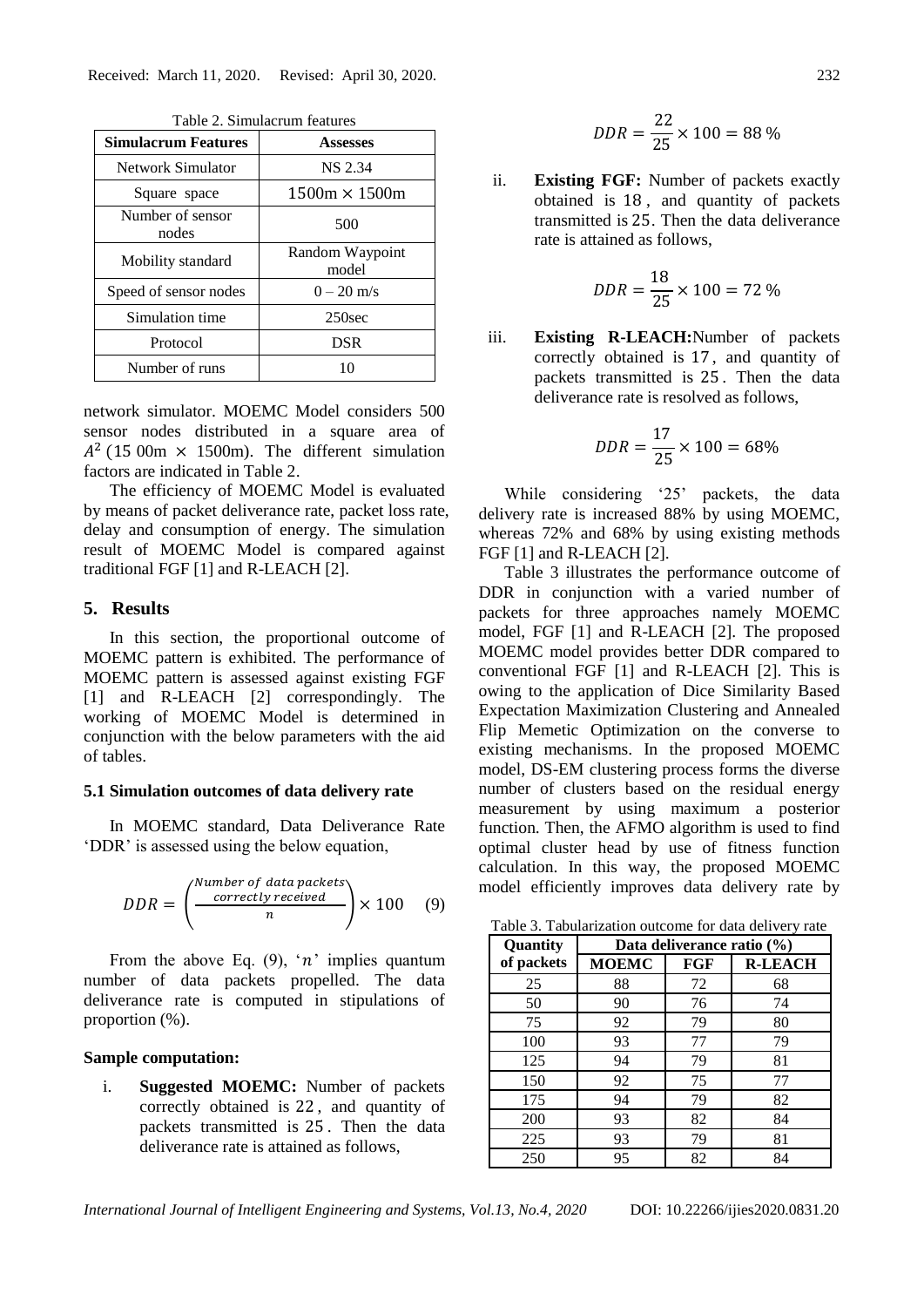selecting energy efficient cluster head for packet transmission in WSN.

### **5.2 Simulation outcomes of packet loss rate**

In MOEMC prototype, packet loss rate (PLR) of packet is computed using the below expression,

$$
PLR = \left(\frac{\text{Number of data}}{n}\right) \times 100 \quad (10)
$$

From the above Eq (10), 'n' implies quantum number of packets remitted. The PLR is estimated in terms of proportion (%).

### **Sample computation:**

i. **Suggested MOEMC:** Number of packets missing is 3, and number of packets remitted is 25 .The PLR is computed as below,

$$
PLR = \frac{3}{25} \times 100 = 12\%
$$

ii. **Existing FGF:** Number of packets crashed is 7, and number of packets remitted is 25. The PLR is determined as below,

$$
PLR = \frac{7}{25} \times 100 = 28\%
$$

iii. **Existing R-LEACH:** Number of packets missing is 8 , and number of packets remitted is 25 . The PLR is obtained as below,

$$
PLR = \frac{8}{25} \times 100 = 32\%
$$

Let us consider '25' packets. The proposed MOEMC model reduces the packet loss rate by 12%, where as existing methods FGF [1] and R-LEACH [2] reduces the PLR by 28% and 32% respectively.

Table 4 clarifies the performance outcome of PLR in conjunction with a diverged number of packets for three approaches namely MOEMC model, FGF [1] and R-LEACH [2]. The proposed MOEMC model provides better PLR compared to conventional FGF [1] and R-LEACH [2]. This is because of the application of Dice Similarity Based Expectation Maximization Clustering and Annealed Flip Memetic Optimization on the converse to

Table 4. Tabularization outcome for packet loss rate

| Quantity   | Packet loss ratio (%) |     |                |
|------------|-----------------------|-----|----------------|
| of packets | <b>MOEMC</b>          | FGF | <b>R-LEACH</b> |
| 25         | 12                    | 28  | 32             |
| 50         | 10                    | 24  | 26             |
| 75         | 8                     | 21  | 20             |
| 100        | 7                     | 23  | 21             |
| 125        | 6                     | 21  | 19             |
| 150        | 8                     | 25  | 23             |
| 175        | 6                     | 21  | 18             |
| 200        | 7                     | 19  | 17             |
| 225        | 7                     | 21  | 19             |
| 250        | 5                     | 18  | 16             |

existing mechanisms. From the experimental results analysis, the proposed MOEMC model efficiently reduces the packet loss rate by 66% when compared to exiting FGF[1] and 64% when compared to R-LEACH [2].

### **5.3 Simulation outcomes of delay**

In MOEMC model, delay is computed as the difference amongst the transferring and accepting time of data packets in wireless network. The transmission delay is assessed using the below equation,

$$
D = (d_{RT} - d_{ST}) \tag{11}
$$

From the above mathematical Eq.  $(11)$ ,  $D'$ signifies a delay,  $d_{RT}$  signifies data packets acceptance time,  $d_{ST}$  ' implies a data packet transmitted time. The delay is influenced in terms of milliseconds (ms).

## **Sample computation**

i. **Suggested MOEMC:** Let the number of packets transmitted be 25**,** time for accepting the packet is 10 ms and time for propelling the packet from source node is  $0$  ms. Consequently the delay is assessed as,

$$
D=10ms-0ms=10ms
$$

ii. **Existing FGF:** Let the number of packets transmitted be 25**,** time for accepting the packet is 14ms and time for propelling the packet from source node is  $0 \text{ ms}$ . Subsequently the delay is deliberated as,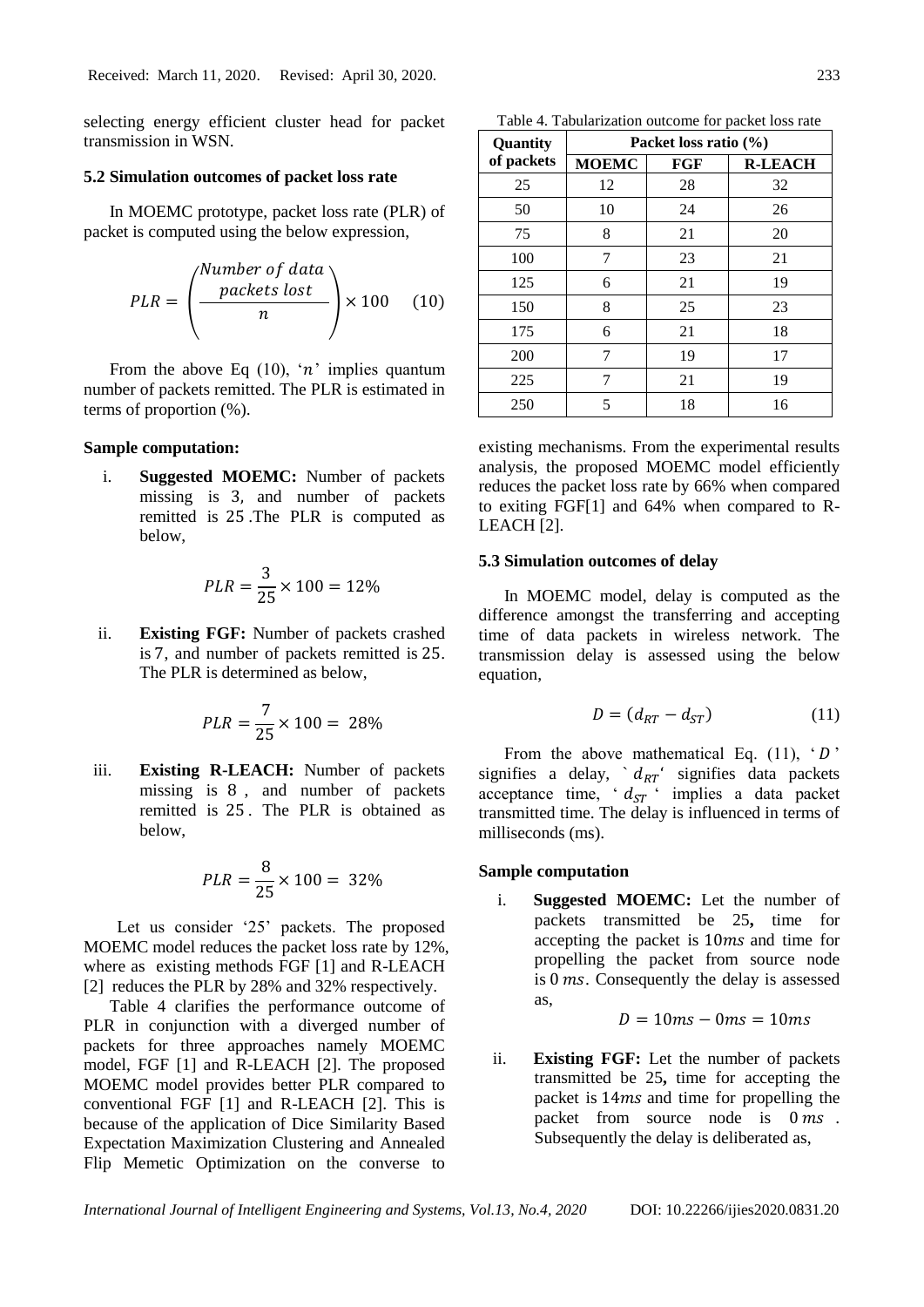| Quantity   | Delay (ms)   |     |                |
|------------|--------------|-----|----------------|
| of packets | <b>MOEMC</b> | FGF | <b>R-LEACH</b> |
| 25         | 10           | 14  | 17             |
| 50         | 12           | 17  | 20             |
| 75         | 14           | 22  | 26             |
| 100        | 21           | 25  | 28             |
| 125        | 23           | 26  | 31             |
| 150        | 25           | 28  | 32             |
| 175        | 27           | 31  | 34             |
| 200        | 31           | 34  | 37             |
| 225        | 34           | 37  | 41             |
| 250        | 35           | 39  | 44             |

Table 5. Tabularization outcome for delay

 $D = 14ms - 0ms = 14ms$ 

iii. **Existing R-LEACH:** Let the number of packets transmitted be 25**,** time for accepting the packet is  $17ms$  and time for propelling the packet from the source node is  $0ms$ . Consequently the delay is assessed as,

### $D = 17 ms - 0 ms = 17 ms$

With the number of '25' packets, the proposed MOEMC model minimizes the delay by 10 ms, where as 14ms and 17 ms by using existing FGF [1] and R-LEACH [2] methods.

Table 5 clarifies the performance outcome of delay in conjunction to varied number of packets for three approaches namely MOEMC model, FGF [1] and R-LEACH [2]. The proposed MOEMC model provides better delay compared to conventional FGF [1] and R-LEACH [2]. This is due to the application of Dice Similarity Based Expectation Maximization Clustering and Annealed Flip Memetic Optimization on the adverse to existing mechanisms. Therefore, the MOEMC model minimizes the delay by 17% and 27% in comparison to existing FGF [1] and R-LEACH [2] respectively.

#### **5.4 Simulation outcomes of energy expenditure**

In MOEMC model, energy consumption ' $EC$ ' determines an extent of vivacity devoured by sensor nodes to gather data in WSN. The utilization of energy is anticipated as follows,

$$
EC = n \times energy (SSN)
$$
 (12)

Table 6. Tabularization outcome of energy utilization

| <b>Total</b>    | <b>Energy Utilization (J)</b> |     |                |  |
|-----------------|-------------------------------|-----|----------------|--|
| sensor<br>nodes | <b>MOEMC</b>                  | FGF | <b>R-LEACH</b> |  |
| 50              | 23                            | 30  | 35             |  |
| 100             | 25                            | 32  | 38             |  |
| 150             | 27                            | 38  | 42             |  |
| 200             | 30                            | 40  | 46             |  |
| 250             | 35                            | 48  | 55             |  |
| 300             | 39                            | 51  | 60             |  |
| 350             | 42                            | 56  | 67             |  |
| 400             | 44                            | 60  | 72             |  |
| 450             | 45                            | 63  | 77             |  |
| 500             | 49                            | 65  | 80             |  |

From the above mathematical Eq. (12), ' energy  $(SSN)$ ' denotes energy devoured by the single sensor node for collecting data in wireless network, whereas ' $n$ ' represents overall sensor nodes in network. The utilization of energy is calculated by means of joule (J).

### **Sample computation**

i. **Suggested MOEMC:** Let the overall sensor nodes be 50 and the vivacity consumed by one sensor node\ is 0.45Joule. The energy consumption is accessed as follows,

$$
EC = 50 \times 0.45 = 23
$$

ii. **Existing FGF:** Let the overall sensor nodes be 50 and the vivacity exploited by one sensor node is 0.6Joule. The energy consumption is accomplished as follows,

$$
EC = 50 \times 0.6 = 30
$$

iii. **Existing R-LEACH:** Let the overall sensor nodes be 50 and the vivacity consumed by one sensor node is 0.7Joule. The energy consumption is computed as follows,

$$
EC = 50 \times 0.7 = 35
$$

Let us assume, the quantum number of sensor nodes be '50'. The energy utilization is reduced 23% by using MOEMC model, where as 30% and 35% by using FGF [1] and R-LEACH [2].

Table 6 illuminates the simulation result of energy utilization in conjunction to a dissimilar quantity of sensor nodes for three mechanisms namely MOEMC scheme, FGF [1] and R-LEACH [2]. The proposed MOEMC model provides better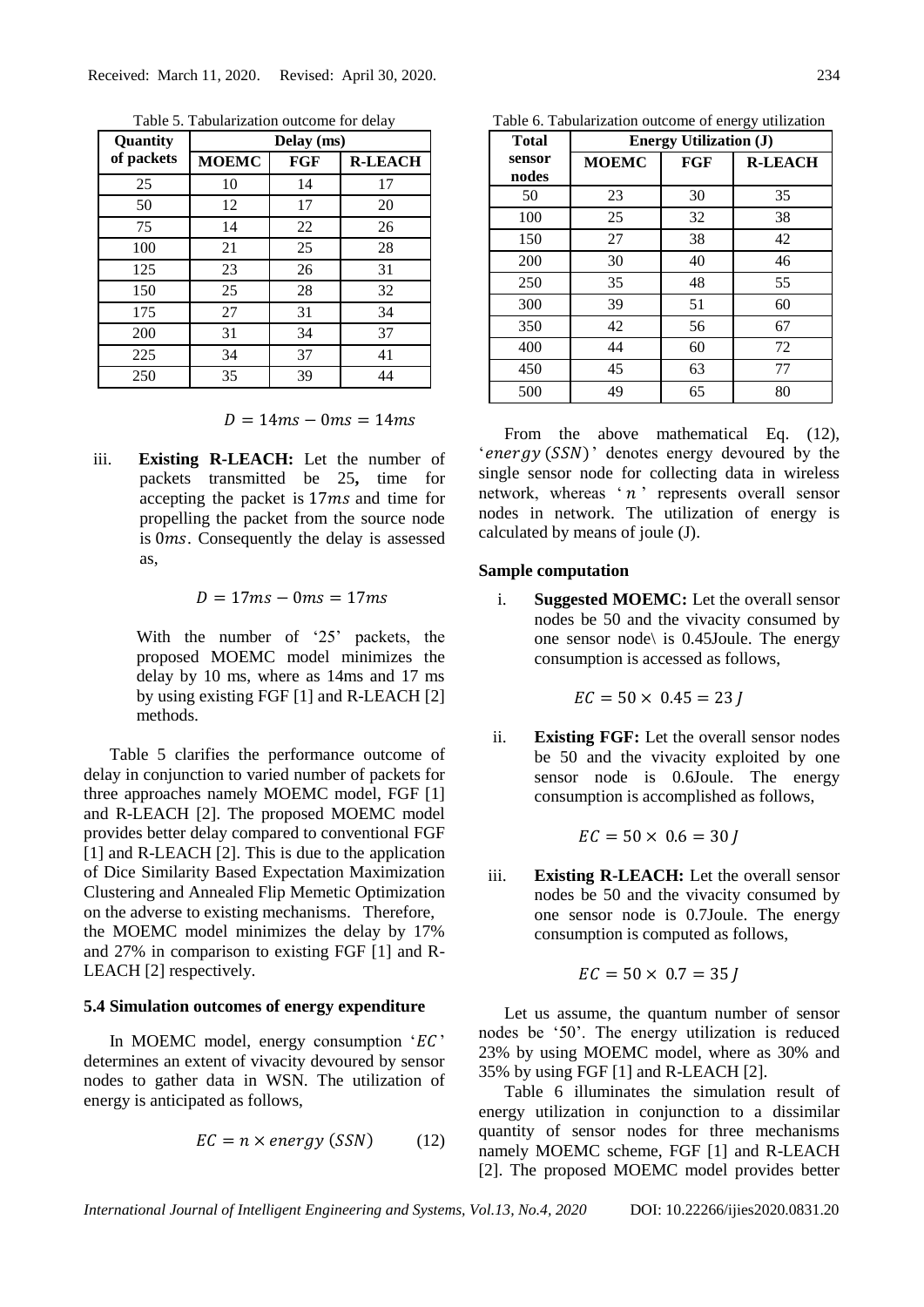energy employment contrasted to conventional FGF [1] and R-LEACH [2]. This is due to the application of Dice Similarity Based Expectation Maximization Clustering and Annealed Flip Memetic Optimization on the adverse to existing mechanisms.From the experimental results evaluation, the proposed MOEMC model reduces the energy utilization during packet transmission in the WSN by 25% and 36% when compared to existing FGF[1] and R-LEACH [2] respectively.

## **6. Conclusion**

In this paper, the MOEMC model is introduced for improving the performance of data assortment in WSN with minimal amount of energy. The objective of MOEMC model is attained by using Dice Similarity Based Expectation Maximization Clustering and Annealed Flip Memetic Optimization algorithms. Initially, the number of cluster and centroids are initialized by using DS-EM Clustering Process. Then, depending on the residual energy the maximum posterior function is calculated for each senor nodes. Depending on the residual energy measurement, all sensor nodes are amassed together into different clusters. Next, with the clustered sensor nodes, AFMO algorithm is performed for selecting optimal cluster head among different cluster heads with help of the fitness function measurement. The performance analysis of MOEMC paradigm is calculated in terms of data deliverance rate, data loss rate, delay, energy consumption and contrasted with two conservative mechanisms such as FGF [1] and R-LEACH [2]. The simulation outcome illustrates that MOEMC scheme delivers improved data aggregation recitation with an improvement of data delivery rate and depreciation of energy utilization when contrasted such as to contemporary mechanisms. However, the proposed MOEMC scheme lacks in terms of secure data transmission. It does not consider any malicious activity during data packet transmission in the WSN. In future, the proposed work is further extended to achieve energy efficient with secure data transmission in wireless network with application of new developed algorithms.

## **Conflicts of Interest**

The authors declare no conflict of interest.

## **Author Contributions**

Conceptualization, Sridhar Ramaiah and Guruprasad Nagraj; methodology, Sridhar Ramaiah and Guruprasad Nagraj; Software, Sridhar Ramaiah; formal analysis, Sridhar Ramaiah and Guruprasad Nagraj; investigation, Sridhar Ramaiah and Guruprasad Nagraj; writing-original draft preparation, Sridhar Ramaiah; writing-review and editing, Guruprasad Nagraj; supervision, Guruprasad Nagraj; project administration, Sridhar Ramaiah and Guruprasad Nagraj.

### **References**

- [1] K. N. Dattatraya and K. R. Rao, "Hybrid based" cluster head selection for maximizing network lifetime and energy efficiency in WSN", *Journal of King Saud University - Computer and Information Sciences*, pp. 1-11, 2019.
- [2] T. M. Behera, S. K. Mohapatra, U. C. Samal, M. S. Khan, M. Daneshmand, and A. H. Gandomi, "Residual Energy Based Cluster-head Selection in WSNs for IoT Application", *IEEE Internet of Things Journal*, Vol. 6, No. 3, pp. 5132 – 5139, 2019.
- [3] S. Mahajana, J. Malhotra, and S. Sharm, "An energy balanced QoS based cluster head selection strategy for WSN", *Egyptian Informatics Journal, Elsevier*, Vol. 15, No. 3, pp. 189-199, 2014.
- [4] P. S. Mehra, M. Najmud, and D. B. Alam, "Fuzzy based enhanced cluster head selection (FBECS) for WSN", *Journal of King Saud University – Science, Elsevier*, Vol. 32, No.1, pp. 390-401, 2020.
- [5] W. Osamy, A. M. Khedr, A. Aziz, and A. A. El-Sawy, "Cluster-Tree Routing Based Entropy Scheme for Data Gathering in Wireless Sensor Networks", *IEEE Access*, Vol. 6, pp. 77372 – 77387, 2018.
- [6] F. Liu and Y. Chang, "An Energy Aware Adaptive Kernel Density Estimation Approach to Unequal Clustering in Wireless Sensor Networks", *IEEE Access*, Vol. 7, pp. 40569 – 40580, 2019.
- [7] F. Ren, J. Zhang, Y. Wu, T. He, C. Chen, and C. Lin, "Attribute-Aware Data Aggregation Using Potential-Based Dynamic Routing in Wireless Sensor Networks", *IEEE Transactions on Parallel and Distributed Systems*, Vol. 24, No. 5, pp. 881 – 892, 2013.
- [8] J. S. Leu, T.H. Chiang, M. C. Yu, and K. W. Su, "Energy Efficient Clustering Scheme for Prolonging the Lifetime of Wireless Sensor Network with Isolated Nodes", *IEEE Communications Letters*, Vol. 19, No. 2, pp.  $259 - 262$ , 2015.
- [9] J. S. Lee and T. Y. Kao, "An Improved Three-Layer Low-Energy Adaptive Clustering